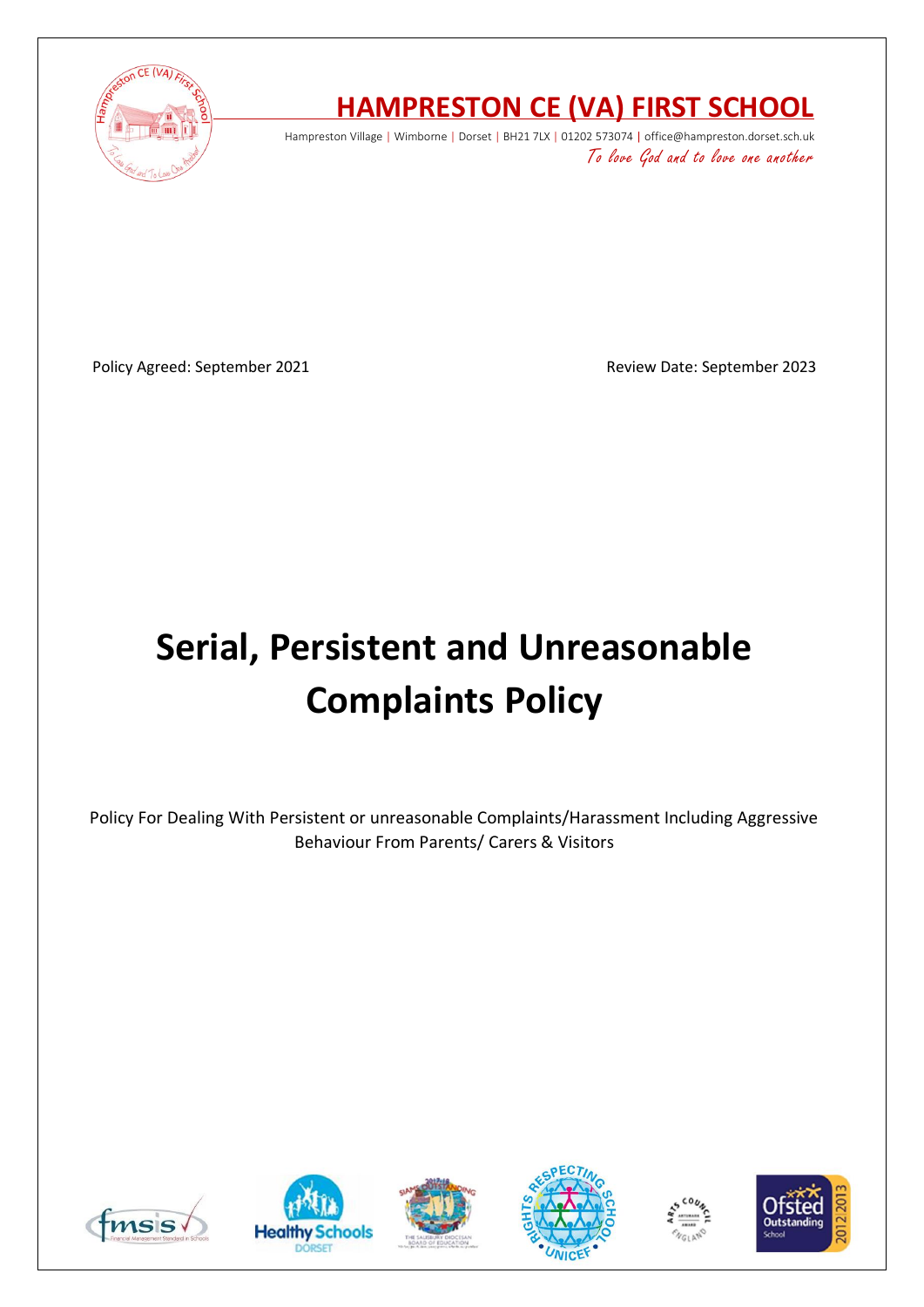#### **INTRODUCTION**

The Governing Body of Hampreston CE First School encourages close links with parents/ carers and the community. It believes that children benefit when the relationship between home and school is a positive one.

The vast majority of parents/ carers and others visiting our school are keen to work with us and are supportive of the school. However, on the rare occasions when a negative attitude towards the school is expressed, this can result in aggression, and verbal and/or physical abuse towards members of the school community.

The Governing Body expects and requires its members of staff to behave professionally in these difficult situations and attempt to defuse the situation where possible, seeking the involvement of other colleagues. However, all members of staff have the right to work without fear of violence and abuse, and the right, in an extreme case, of appropriate self-defence.

Hampreston CE First School is committed to dealing with all complaints fairly and impartially, and to providing a high quality service to those who complain. However, we do not expect our staff to tolerate unacceptable behaviour and will always take steps to protect staff from that behaviour, including that which is abusive, offensive or threatening. We expect parents/ carers and other visitors to behave in a reasonable way towards members of the school community. This policy outlines the steps that will be taken where behaviour is unacceptable.

The Headteacher and staff deal with specific complaints as part of their day-to-day management of the school in accordance with the School's Complaints Procedure.

The majority of complaints are handled in an informal manner and are resolved quickly, sensitively and to the satisfaction of the complainant.

However, there are rare occasions when complainants behave in an unreasonable manner when raising and/or pursuing concerns. The consequences are that the actions of the complainants begin to impact negatively on the day-to-day running of the school and directly or indirectly the overall well-being of the children or staff in the school. In these exceptional circumstances the school may take action in accordance with this policy.

#### **AIMS OF POLICY**

The aims of this policy are to:

- uphold the standards of courtesy and reasonableness that should characterise all communication between the school and persons who wish to express a concern or pursue a complaint;
- support the well-being of children, staff and everyone else who has legitimate interest in the work of the school, including governors and parents/ carers;
- deal fairly, honestly, openly and transparently with those who make persistent or vexatious complaints and those who harass members of staff in school while ensuring that other stakeholders suffer no detriment.

#### **PARENTS'/ CARERS' EXPECTATIONS OF THE SCHOOL**

Parents/ carers/ members of the public who raise either informal concerns or formal complaints with the school can expect the school to:

• regularly communicate to parents/ carers/carers in writing;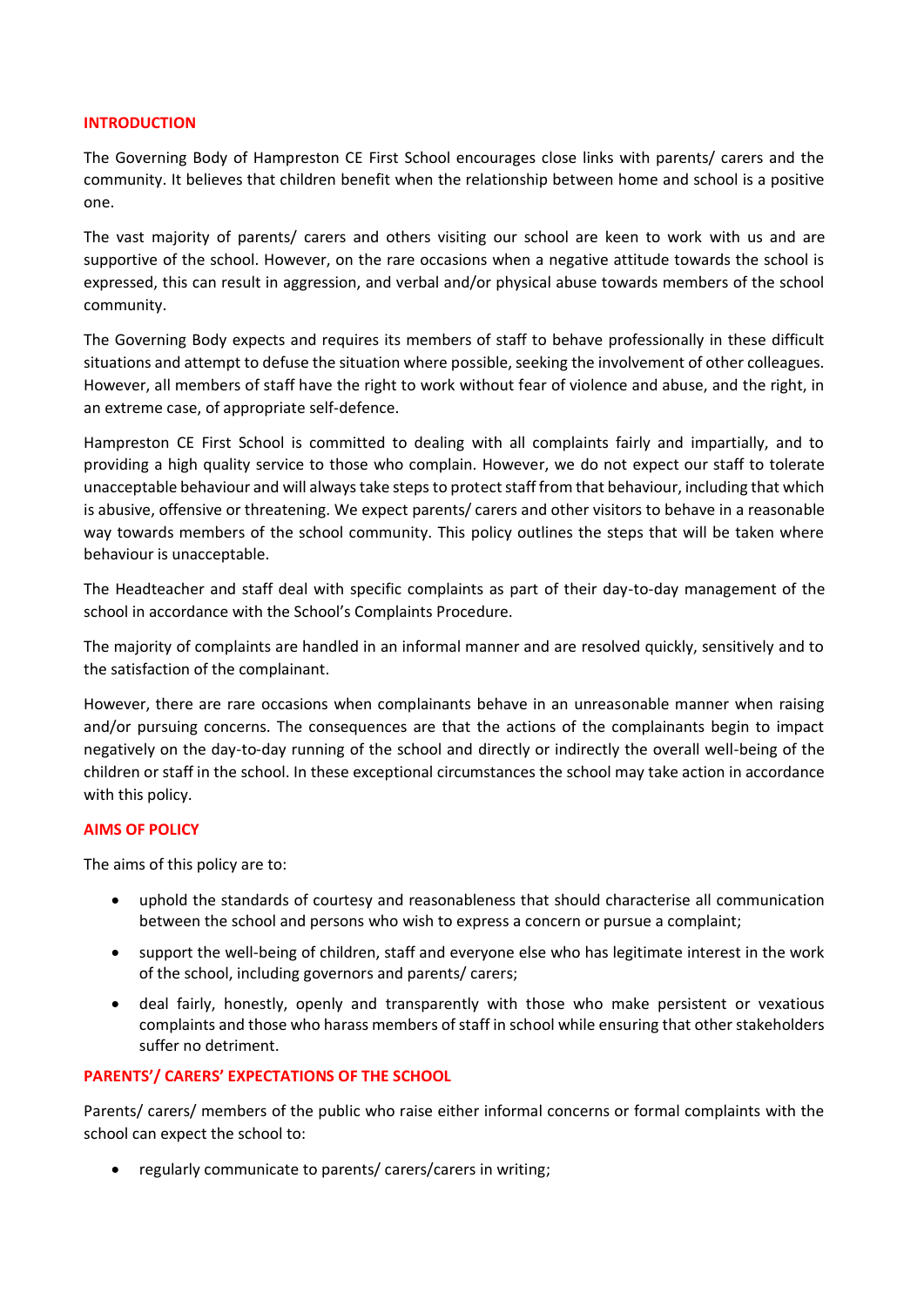- inform parents/ carers how and when problems can be raised with the school;
- inform parents/ carers when necessary about the existence of the school's complaints procedure, and
- inform parents/ carers when necessary of the existence of the Policy for Dealing with Serial, Persistent or Unreasonable Complaints and/or Harassment including Aggressive Behaviour from Parents/ carers and Visitors in Schools;
- respond within a reasonable time;
- be available for consultation within reasonable time limits bearing in mind the needs of the pupils within the 3 school and the nature of the complaint;
- respond with courtesy and respect;
- attempt to resolve problems using reasonable means in line with the school's complaints procedure, other policies and practice and in line with advice from the Local Authority (LA) keep complainants informed of progress towards a resolution of the issues raised.

#### **THE SCHOOL'S EXPECTATIONS OF PARENTS/ CARERS/MEMBERS OF THE PUBLIC**

However, we do not expect our staff to tolerate unacceptable behaviour and will always take steps to protect staff from that behaviour, including that which is abusive, offensive or threatening.

The school can expect parents/ carers/carers/members of the public who wish to raise problems with the school to:

- treat all school staff with courtesy and respect;
- respect the needs and well-being of pupils and staff in the school;
- avoid any use, or threatened use, of violence to people or property;
- avoid any aggression or verbal abuse;
- recognise the time constraints under which members of staff in schools work and allow the school a reasonable time to respond;
- recognise that resolving a specific problem can sometimes take some time;
- in the case of a complaint, follow the School's Complaints Procedure.

Hampreston CE First School defines unreasonable behaviour as that which hinders our consideration of complaints because of the frequency or nature of the complainant's contact with the school, such as, if the complainant:

- refuses to articulate their complaint or specify the grounds of a complaint or the outcomes sought by raising the complaint, despite offers of assistance
- refuses to co-operate with the complaints investigation process
- refuses to accept that certain issues are not within the scope of the complaints procedure
- insists on the complaint being dealt with in ways which are incompatible with the complaints procedure or with good practice
- introduces trivial or irrelevant information which they expect to be taken into account and commented on
- raises large numbers of detailed but unimportant questions, and insists they are fully answered, often immediately and to their own timescales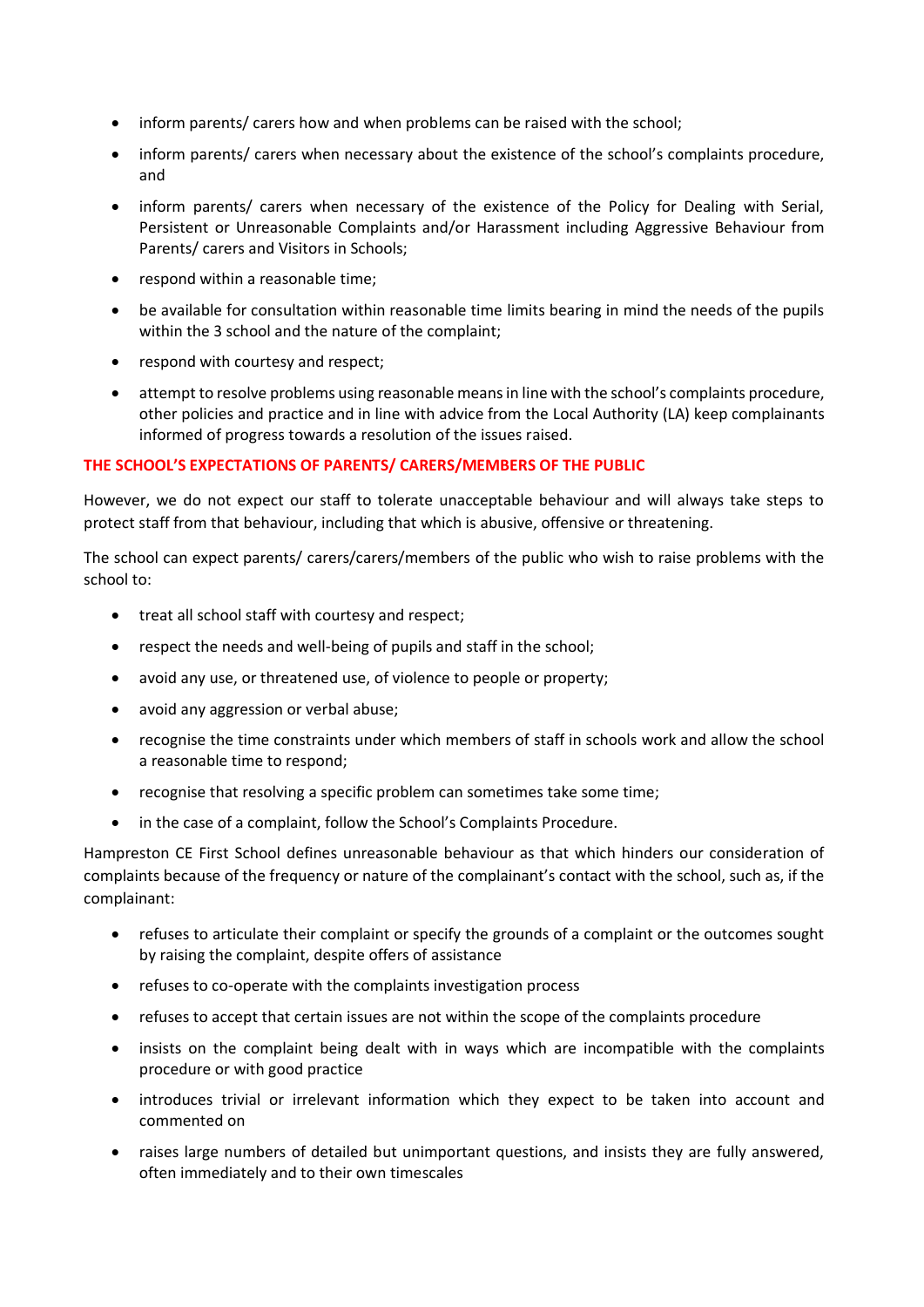- makes unjustified complaints about staff who are trying to deal with the issues, and seeks to have them replaced • changes the basis of the complaint as the investigation proceeds
- repeatedly makes the same complaint (despite previous investigations or responses concluding that the complaint is groundless or has been addressed)
- refuses to accept the findings of the investigation into that complaint where the school's complaint procedure has been fully and properly implemented and completed including referral to the Department for Education
- seeks an unrealistic outcome
- makes excessive demands on school time by frequent, lengthy and complicated contact with staff regarding the complaint in person, in writing, by email and by telephone while the complaint is being dealt with
- knowingly provides falsified information
- publishes unacceptable information on social media or other public forums.

Although not an exhaustive list, the following types of behaviour are considered serious and unacceptable and will not be tolerated:

- shouting at members of the school community, either in person or over the telephone;
- physically intimidating a member of the school community, e.g. standing very closer to her/him;
- spreading malicious and untrue rumours about school or a member of staff in a way designed to cause harm or upset (including through social media). In this instance, statements will be sought from anyone who reports this.
- the use of aggressive hand gestures including finger pointing;
- any threatening of a member of the school community; this can include verbally, via texts, emails, Facebook or social media etc.;
- shaking or holding a fist towards another person;
- swearing, pushing, hitting (e.g. slapping, punching and kicking) and spitting;
- breaching the school's security procedures.

#### **WHO IS A PERSISTENT COMPLAINANT?**

For the purpose of this policy, a persistent complainant is a parent/carer or member of the public who complains about issues, either formally or informally, or frequently raises issues that the complainant considers to be within the remit of the school, and whose behaviour is unreasonable. Such behaviour may be characterised by:

- actions in any form (including through social media), which are obsessive, persistent, harassing, prolific, repetitious;
- prolific correspondence or excessive e-mail, through social media or telephone contact about a concern or complaint;
- uses Freedom of Information requests excessively or unreasonably
- an insistence upon pursuing unsubstantial complaints and/or
- unrealistic or unreasonable outcomes;
- an insistence upon pursuing complaints in an unreasonable manner;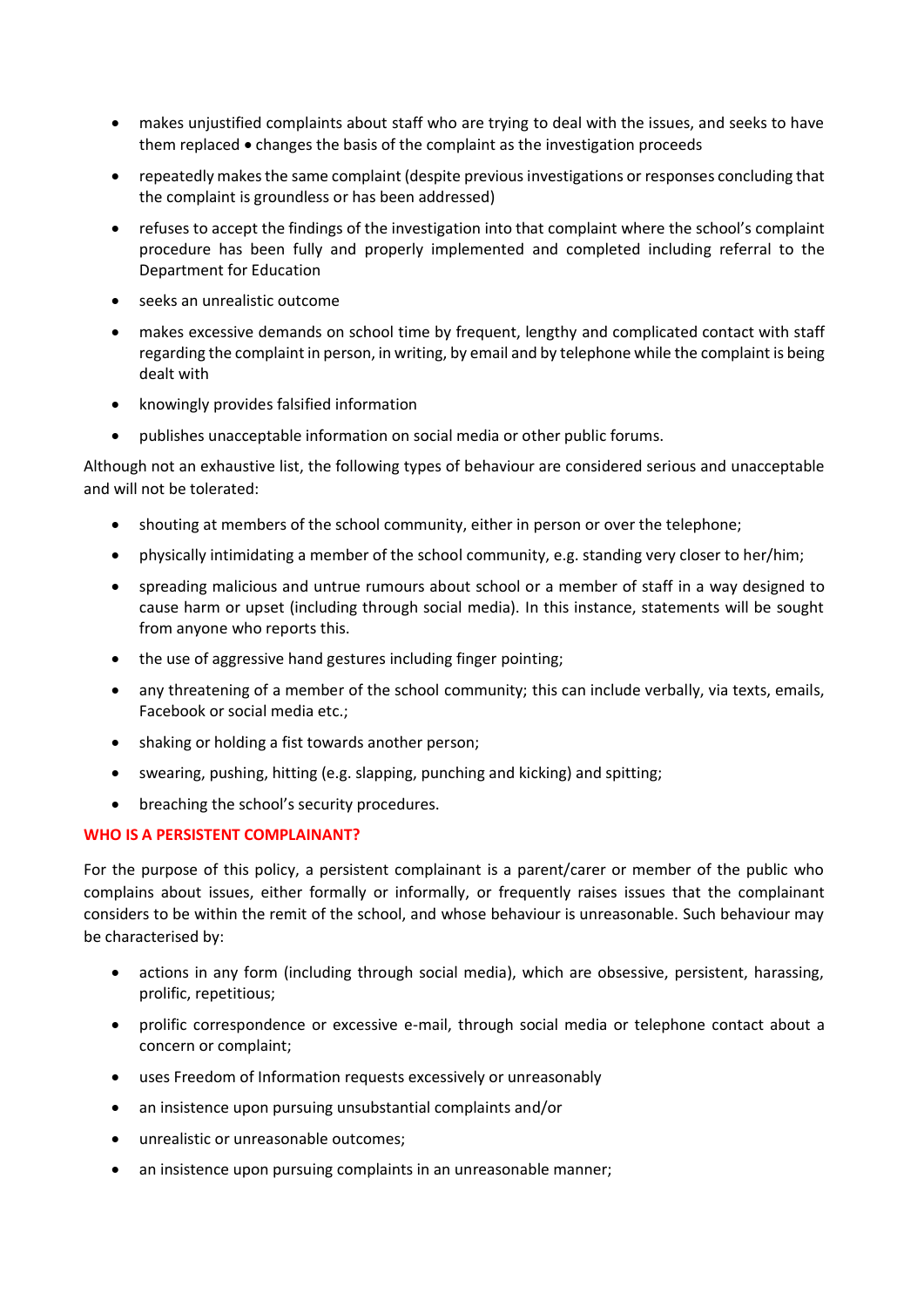- an insistence on only dealing with the Headteacher on all occasions irrespective of the issue and the level of delegation in the school to deal with such matters;
- an insistence upon repeatedly pursuing a complaint when the outcome is not satisfactory to the complainant but cannot be changed, for example, if the desired outcome is beyond the remit of the school because it is unlawful.

For the purpose of this policy, harassment is the unreasonable pursuit of such actions in any form (including social media) as above, in such a way that they:

- appear to be targeted over a significant period of time on one or more members of school staff and/or
- cause ongoing distress to individual member(s) of school staff and/or
- have a significant adverse effect on the whole/parts of the school community and/or
- are pursued in a manner which can be perceived as intimidating and oppressive by the recipient.

This may include situations where persistent demands and criticisms, whilst not particularly taxing or serious when viewed in isolation, have a cumulative effect over time of undermining confidence, well-being and health.

### **THE SCHOOL'S ACTIONS IN CASES OF SERIAL, PERSISTENT OR UNREASONABLE COMPLAINTS OR HARASSMENT**

In the first instance the school will inform the complainant in writing that his / her behaviour is considered to be becoming unreasonable / unacceptable and, if it is not modified, action may be taken in accordance with this policy.

If the behaviour is not modified the school will take some or all of the following actions as necessary, having regard to the nature of the complainant's behaviour and the effect of this on the school community:

- inform the complainant in writing that his/her behaviour is now considered by the school to be unreasonable/unacceptable and, therefore, to fall under the terms of this policy.
- inform the complainant that all meetings with a member of staff will be conducted with a governor present and that notes of meetings may be taken in the interests of all parties.
- inform the complainant that, except in emergencies, all routine communication with the complainant to the school should be by letter only.
- specify methods of communication and limit the number of contacts in a communication plan, reviewing after six months.
- in the case of physical, or verbal aggression follow advice from the LA, instructing and informing the complainant about being banned from the school site.
- in the case of physical, or verbal aggression immediately inform the police and communicate our actions in writing.
- consider taking advice from the LA on pursuing a case under Anti-Harassment legislation or request an Antisocial Behaviour Order.
- consider taking advice from the HR / Legal Services of the LA about putting in place a specific procedure for dealing with complaints from the complainant, i.e. the complainant will not be able to deal directly with the Headteacher or member of staff but only with a third person to be identified by the Governing Body of the school, who will investigate, determine whether or not the concern / complaint is reasonable or vexatious and then advise the Headteacher accordingly.